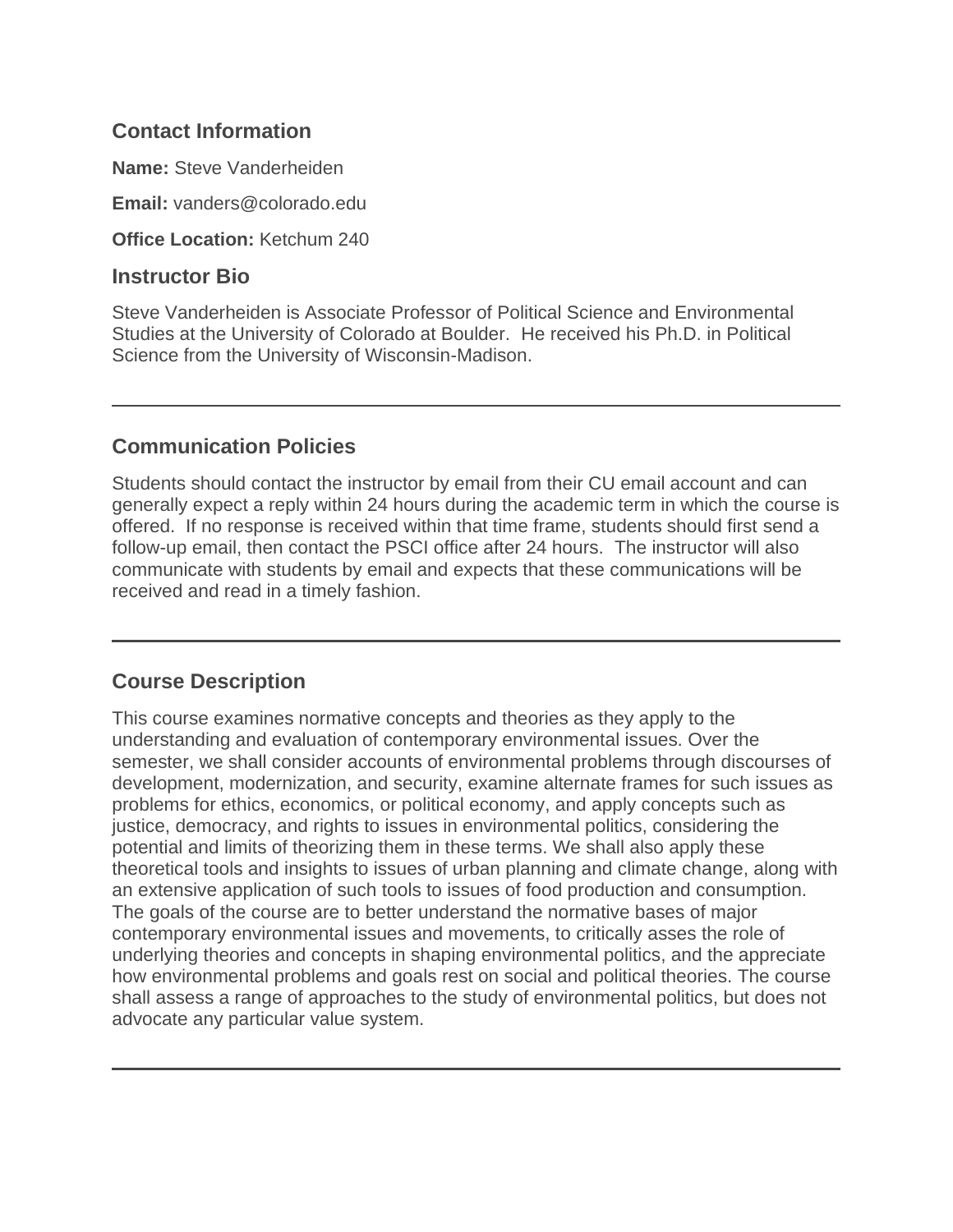## **Course Objectives**

By the end of the course, students should be able to:

- 1. Define key terms in environmental politics and identify the important actors and events that have shaped contemporary environmental ideals and concepts
- 2. Describe those ideals and concepts in terms of their constituent elements; explain how each concept originates in and relies upon some body of knowledge or value claim
- 3. Relate key concepts and ideals to contemporary issues in environmental politics; interpret current policy conflicts in terms of differing concepts and ideals each uses
- 4. Categorize competing policy positions on contemporary environmental issues in terms of their application and ordering of normative concepts; reconstruct those positions in terms of their constituent elements and value claims
- 5. Evaluate contemporary issues in environmental politics in terms of their constituent elements; assess the strengths and weaknesses of these elements; and formulate a case for and against an environmental policy or program in these terms

# **Course Outline**

- Week 1: The politics of ecological limits
	- o Module 1: Theorizing environmental politics
	- o Module 2: Malthus, neo-Malthusians, and beyond
	- o Module 3: Ecological limits and politics
- Week 2: Beyond limits: sustainable development, ecological modernization, postgrowth
	- o Module 4: Greening the development agenda
	- o Module 5: Ecological modernization
	- o Module 6: Sustainable growth, de-growth, and post-growth futures
- Week 3: Democracy, responsibility, and consumerism: agency in environmental change
	- o Module 7: Democracy: obstacle or opportunity?
	- $\circ$  Module 8: Who or is responsible for environmental problems, and so what?
	- o Module 9: Consumerism, consumption, and individualization
- Week 4: Environmental solutions: economy, security, and food systems
	- o Module 10: The environment as an economic problem
	- o Module 11: Securitizing the environment
	- o Module 12: Transforming the system: the politics of food
- Week 5: Transforming and transformative ideals: rights, justice, and sovereignty
	- o Module 13: The rise of environmental justice
	- o Module 14: Rights as remedies to environmental threats
	- o Module 15: Sovereignty: friend or foe of sustainable societies?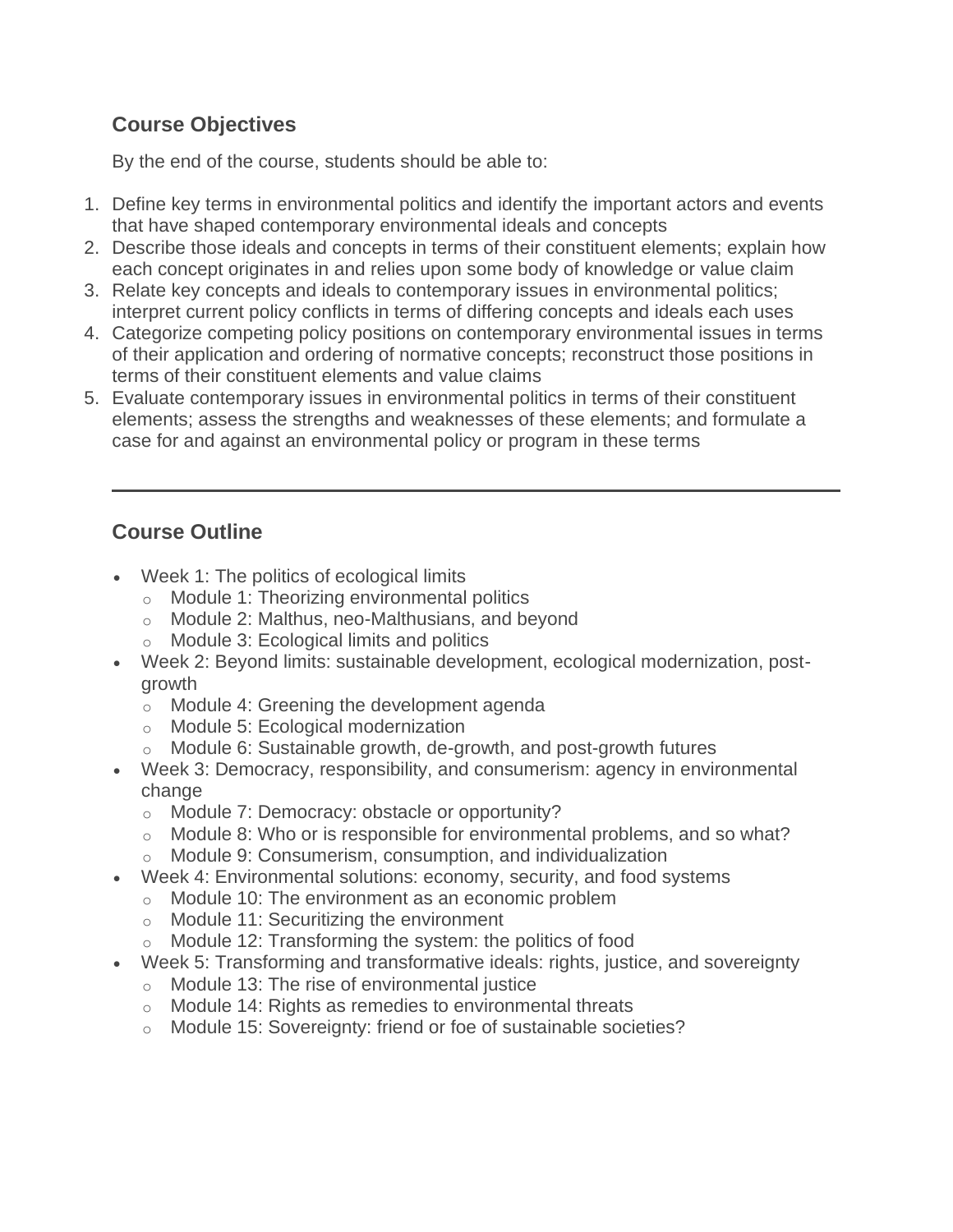#### **Required Texts**

All required readings for the course can be found online in the Canvas LMS, organized by date. There are no required books for sale in the university bookstore.

#### **Method of Instruction**

Since this is an online course, all instructional materials and assessment measures will be presented online. For each course module, a set of reading questions will be posted on Canvas for students to consult prior to each block of reading and viewing assignments. Each module is accompanied by a video lecture, which corresponds to the instructional content that would be available in a face-to-face version of the course and which should be viewed after completing the reading quiz. Exams and paper assignments will be assigned and submitted through Canvas, with grades and feedback also made available through that site.

The instructor will maintain a discussion board on Canvas related to any challenges posed by the online format of the course. Students experiencing challenges related to the format should first consult that board for guidance on navigating those challenges (in case others had also experienced similar challenges and helpful responses to them had been posted), contacting the instructor if posted strategies for addressing their particular issue have not yet been posted or are otherwise unhelpful. The instructor will endeavor to respond promptly and accordingly.

## **Student Responsibilities and Class Expectations**

Students are responsible for completing all assignments for the course in a timely manner, including assigned readings as well as graded components of the course. Each course module, which corresponds with one week of material during a 15-week semester, includes 3-4 article-length reading assignments. In addition to reading and viewing assignments, students will also be required to post short responses to discussion questions associated with each module on a Canvas discussion board. The course also includes an online exam (based on assigned texts as well as ideas from video lectures) for each week of the course and a paper assignment of approximately 5-7 double-spaced pages that is due by the end of the course.

## **Assignments**

There are three main categories of graded components to the course:

1. **Discussion** (15 percent): students will be required to post a response to one discussion question from each module on a Canvas discussion board and/or engage two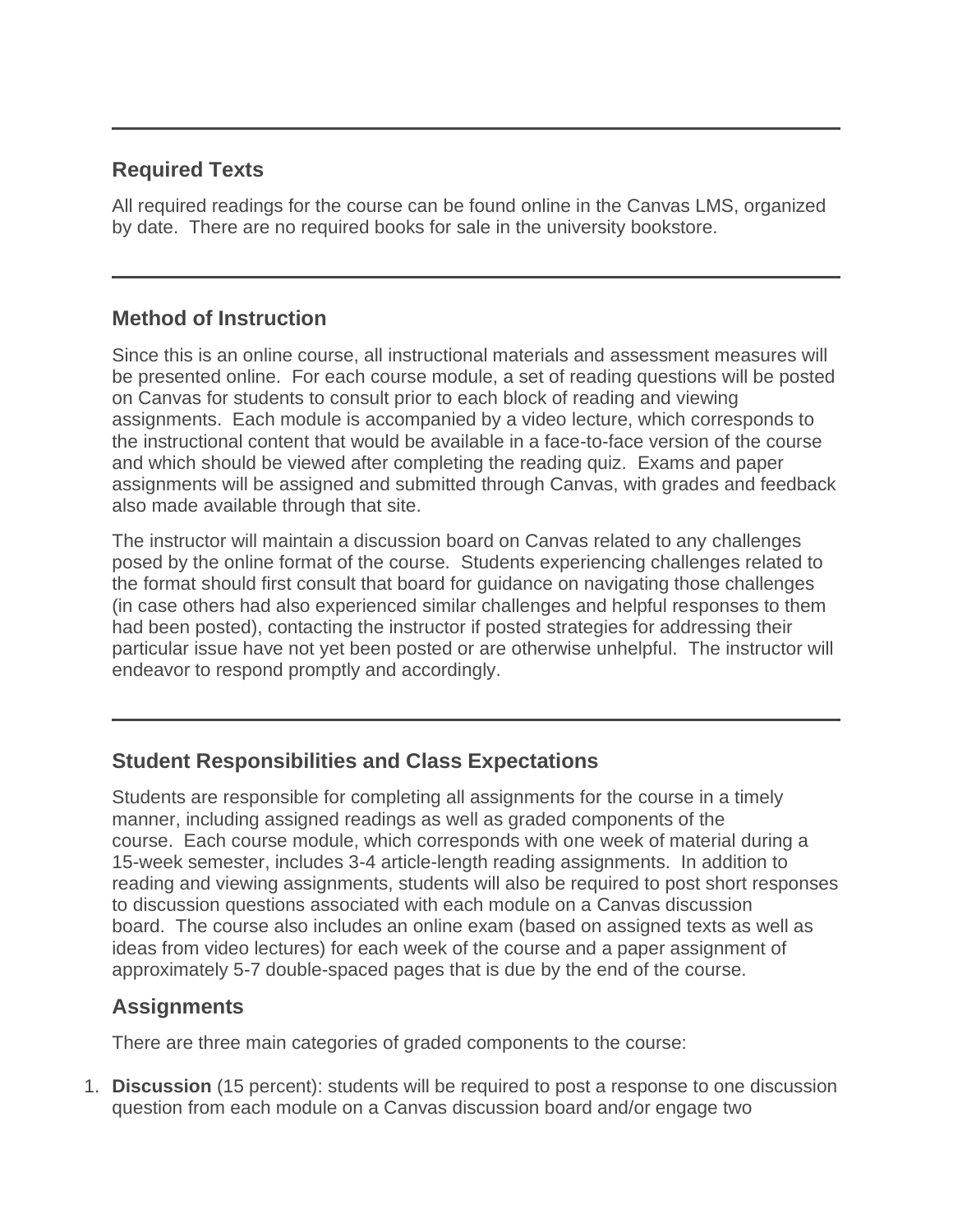responses posted by other students. Full credit will be granted for each module in which students contribute substantively to discussion of course ideas and concepts from that module.

- 2. **Exams** (65 percent): online exams consisting of multiple-choice, short answer, and short essay will accompany each week's material. Each exam is worth 13 points, and tests material from that week only (exams are not cumulative). A study guide for each exam will be posted in advance, and exams will be administered through Canvas and limited in time. Students may consult course materials during exams but should refrain from using other sources of information (e.g. Google searches) in answering exam questions.
- 3. **Paper** (20 percent): students will develop a paper project related to subject matter in the course, including a project proposal that will be due midway through the term. The project (including the proposal) will be worth 20 points. Instructions for developing a paper topic and completing the paper assignment will be given during the second week.

## **Submission Policies**

All work for the course should be submitted online through Canvas and in accordance with announced due dates. Reading quizzes and discussion posts should be completed by the Friday of each week in which the associated module is listed. Weekly exams will be available for a time-limited period each Friday, and are to be completed online. Paper should be uploaded through Canvas by the last day of the term in .docx or .pdf format. Instructions for formatting and references will be provided along with the paper assignment during the second week. Late assignments will be accepted at the discretion of the instructor.

#### **Grading Criteria and Points Breakdown**

| <b>Activity</b>                    | <b>Percentage</b> | <b>Criteria</b>                                                                                                                                                                            |  |  |  |  |  |
|------------------------------------|-------------------|--------------------------------------------------------------------------------------------------------------------------------------------------------------------------------------------|--|--|--|--|--|
| 15 discussions $@$ 1 point<br>each | 15%               | full daily credit for one answer to<br>posted question(s) supported by<br>assigned texts or two substantive<br>engagements of other posted answers<br>that are supported by assigned texts |  |  |  |  |  |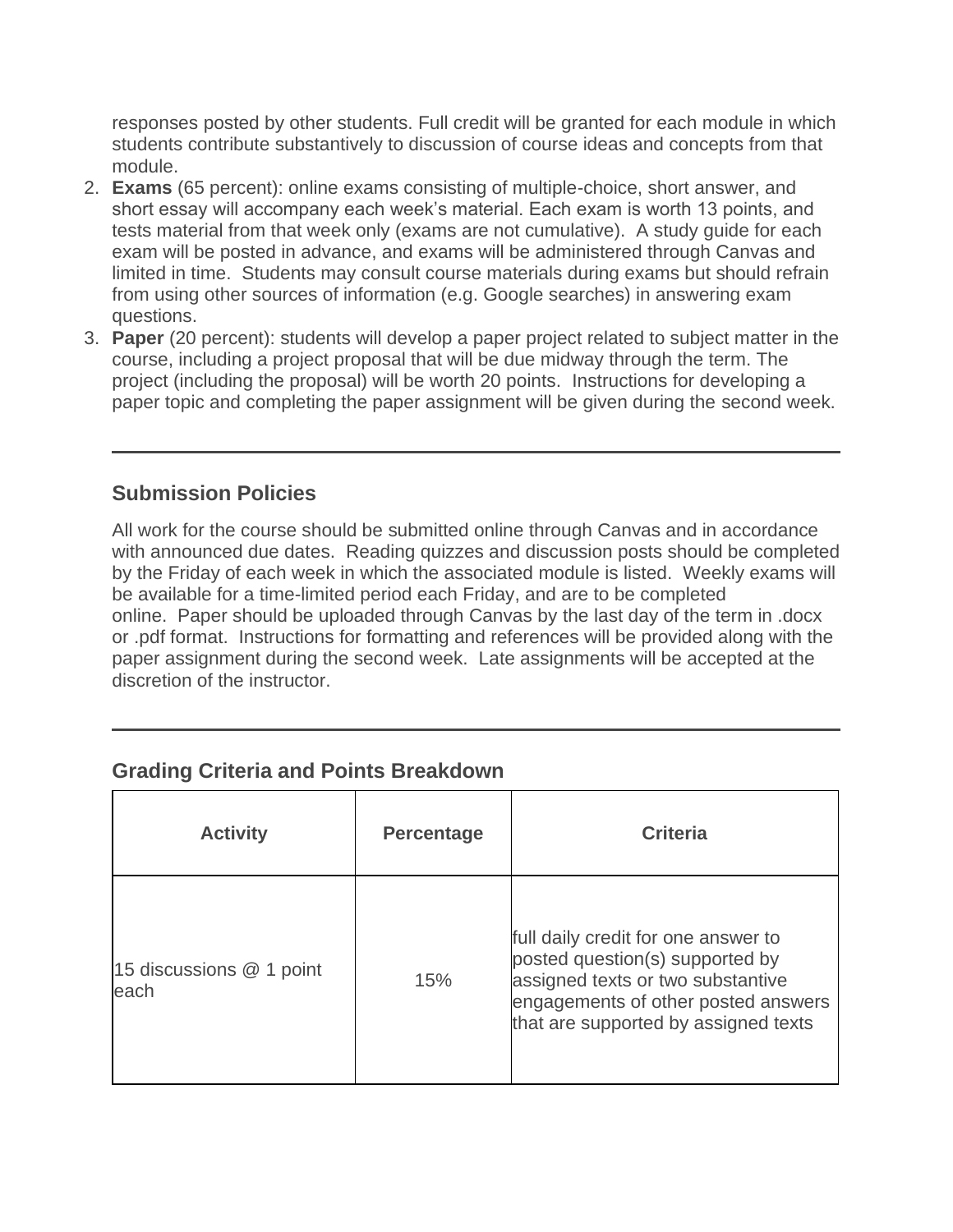| <b>Activity</b>          | <b>Percentage</b> | <b>Criteria</b>                                                                             |  |  |  |  |
|--------------------------|-------------------|---------------------------------------------------------------------------------------------|--|--|--|--|
| 5 exams @ 13 points each | 50%               | 12 multiple-choice, 3 short-answer and<br>one short essay question (timed at 60<br>minutes) |  |  |  |  |
| term paper (20 pts)      | 20%               | includes required proposal; see<br>instructions and grading rubric posted<br>in second week |  |  |  |  |

#### **Grading Scale**

Grades will be assigned as follows

*Table - Grading Scale*

| <b>Letter Grade</b>        |            | $A -$                                                    | $ B+ $ |  | $B$ $B$ - $C$ + $C$ | $C$ - | $D+$ |  |  |
|----------------------------|------------|----------------------------------------------------------|--------|--|---------------------|-------|------|--|--|
| Percentage<br><b>Grade</b> | -94<br>100 | $90-9387-8983-8680-8277-7973-7670-7267-6963-6660-62)<60$ |        |  |                     |       |      |  |  |

## **Course Plagiarism Policy**

All students are responsible for knowing and adhering to the academic integrity policy of this institution. Academic dishonesty, including plagiarism, constitutes grounds for academic sanctions imposed by the instructor and potential reporting to the CU-Boulder Honors Council. Students should take care to ensure that all submitted assignments for the course represent either their own work or properly attributes the ideas of others (rule of thumb: when in doubt, cite your source).

#### **Netiquette**

All students should be aware that their behavior impacts other people, even online. I hope that we will all strive to develop a positive and supportive environment and will be courteous to fellow students and your instructor. Due to the nature of the online environment, there are some things to remember.